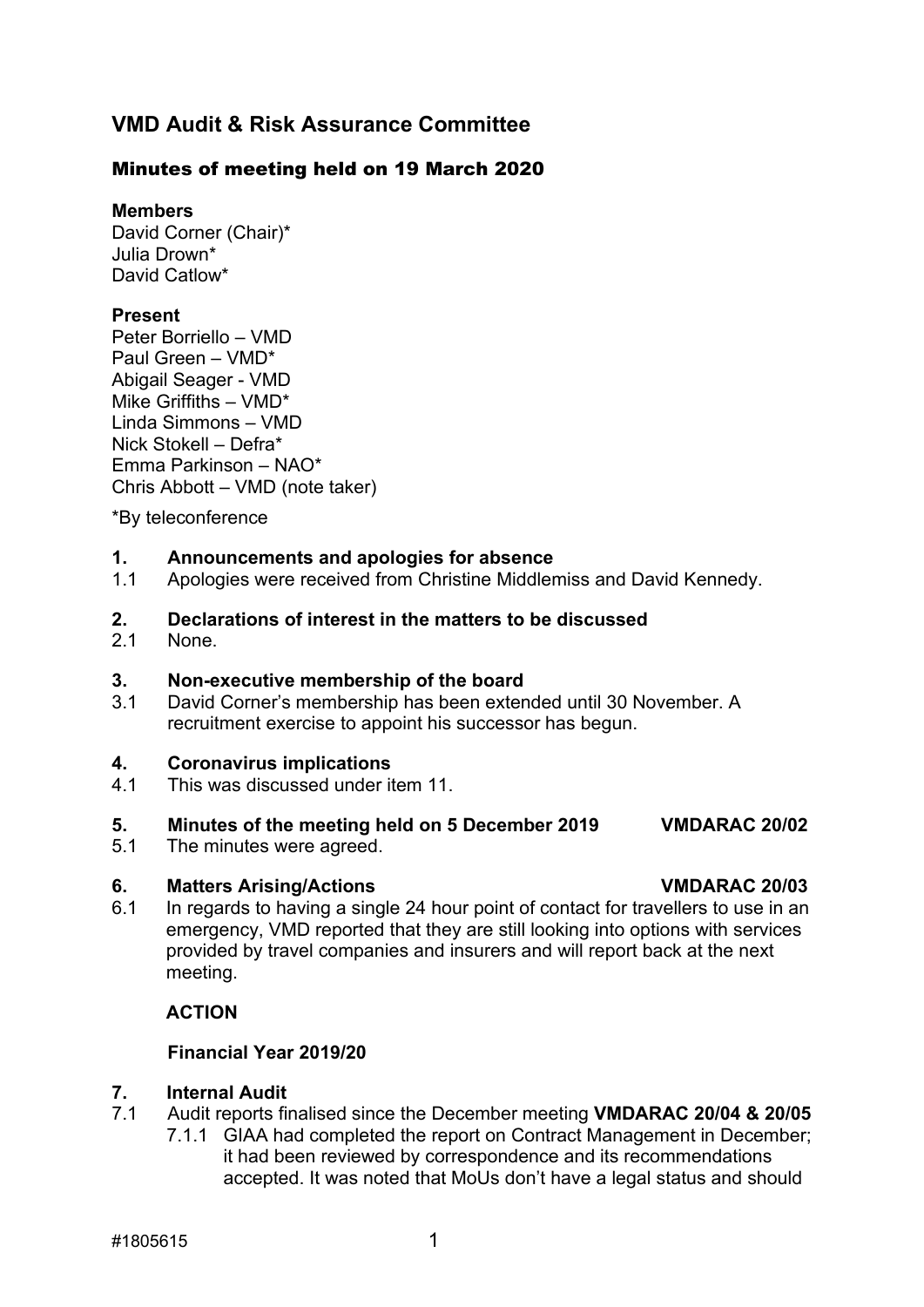be replaced by SLAs where possible as these have a greater expectation of level of service. The internal auditor commented that Defra is looking into this issue as part of its program to transform the management of information.

7.1.2 Members reviewed the report on Veterinary Practice Premises inspections and assessments and the finding that the MoU between VMD and RCVS to inspect some premises is not working properly mainly because VMD has legal responsibility and it forms a small part of RCVS work. The audit recommendations were accepted, and it was noted that VMD has already discussed the findings with the RCVS and the MoU is being revised. The internal auditor will check the MoU is being complied with. VMD will report back to the committee when revisions are completed later in the year.

### **ACTION**

7.1.3 It was noted that the report on dealing with product defects had been completed a few days before the meeting and had offered substantial assurance but not been reviewed by the committee. It will be circulated. The Chair thanked the auditor for the clear and succinct format of the reports they had received. The auditor will circulate the overall annual opinion before the next meeting.

# **ACTION**

7.2 Internal Audit strategy and plan for 2020/21 **VMDARAC 20/06** 7.2.1 The audit plan for next year was agreed. There were 9 days planned for each audit and 6 general administration days = 42 days in all.

- **8. External Audit External Audit External Audit External Audit VMDARAC 20/07**<br>8.1 **2019/20 Financial statement audit progress report** 2019/20 Financial statement audit progress report
	- 8.1.1 The external auditor's progress report was reviewed. It was agreed to amend the statement on the international work undertaken by VMD to clarify that the primary purpose is to promote human and animal health and not only to provide an alternative revenue stream. VMD will discuss further with the auditor how the use of public money to fund this work should be represented. LS confirmed that the information required by external audit would be provided to them in time.

# **9. VMD Finance/Other**

- 9.1 First draft Annual Report & Accounts **VMDARAC 20/08**
	- 9.1.1 The draft annual report was reviewed, and some minor amendments agreed. It was proposed that VMD's involvement in launching the SMArt charity be included and this will be taken under consideration.
- 9.2 Year-End timetable **VMDARAC 20/09**
	- 9.2.1 This was noted.
- 9.3 Implementation of auditors' previous recommendations **VMDARAC 20/10** 9.3.1 This was noted.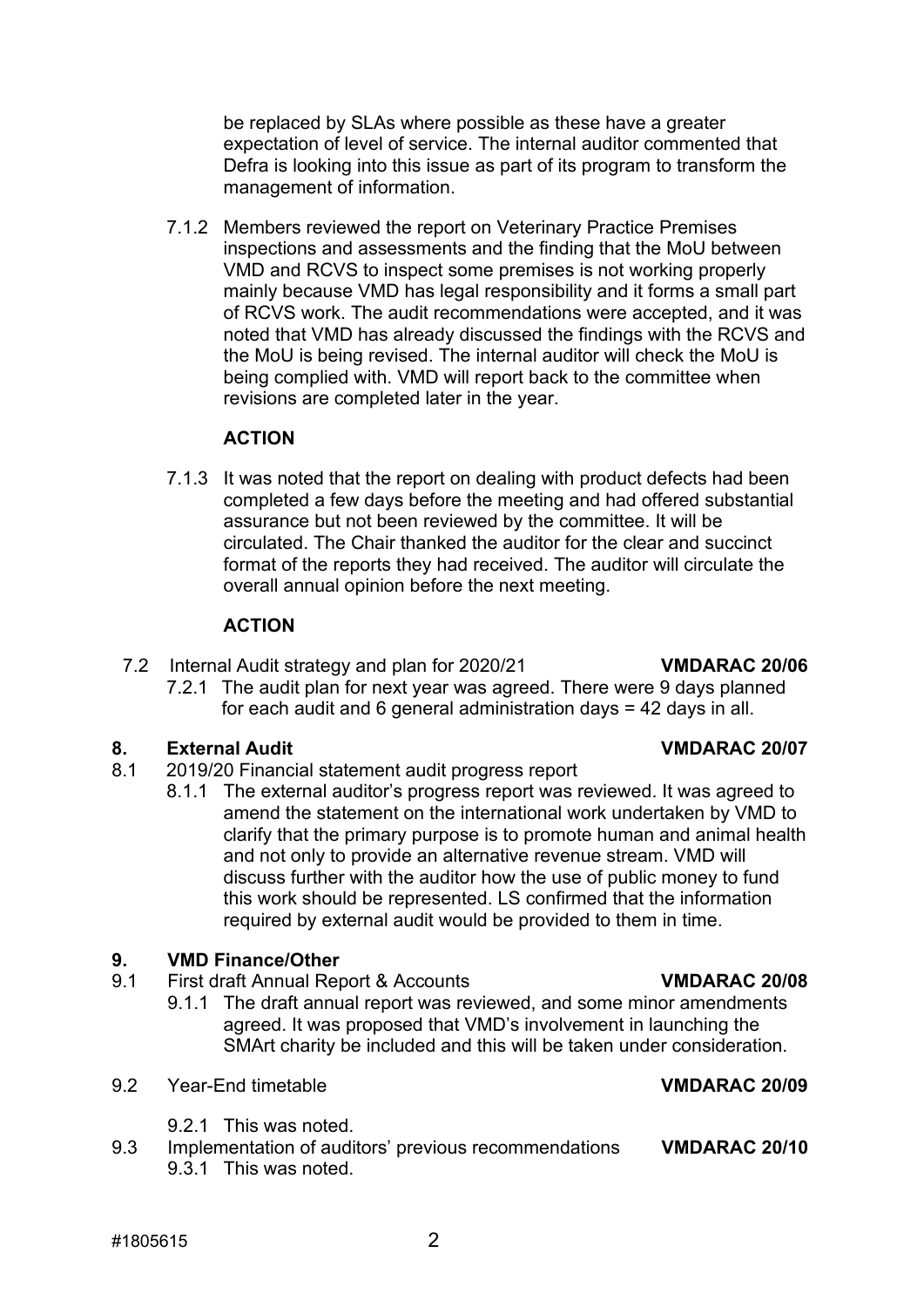# **Audit & Risk Committee Procedural Items**

# **10. Papers circulated to the Committee since the last meeting**

Papers which have been circulated included the internal auditor's report on Contract Management and an SRO report from the Trade and Transition team.

# **11***.* **Risk and Assurance**

### 11.1 Risk Register **VMDARAC 20/11 & VMDARAC 20/12**

- 11.1.1 Due to the coronavirus outbreak, plans have been put in to place for VMD staff to work from home with 85% now able to do this and it is hoped that all will be able to by the beginning of next week. Staff health remains the priority. A few critical staff e.g. IT technicians will be designated as key workers so they can work on systems at the VMD. All international travel and meetings have been cancelled and are being replaced by teleconferences and video conferencing. No further physical inspections or field work will take place, but some virtual inspections will continue. The importance of trying to maintain social cohesion when staff are homeworking is recognised, and staff will have two team updates a day at fixed points. Information has been posted on Gov.uk to say that the VMD remains open for business, and a number of non-financial easements for industry have been identified. Staff who are not able to carry out their normal work, e.g. inspectors may go out on secondment to work on other projects.
- 11.1.2 VMD confirmed that they are still receiving applications from Industry. Around half of authorised products have a manufacturer in China and talks about supply issues are ongoing with NOAH. Distribution and supply issues across borders are also being considered. RCVS has recently issued guidance for vets about carrying out animal examinations.

11.1.3 It was noted that these issues will be reflected in the Risk Register.

- **12. Update on data handling, fraud and corruption issues VMDARAC 20/13**
- 12.1 VMD reported that a minor breach had occurred following one company's antibiotic sales data being sent to another company in error. This had been dealt with quickly and reported as a business non-conformity and procedures had been revised.

# **13. Revision to the principles of risk management in government**

# **VMDARAC 20/14**

13.1 VMD had received a letter from HMT informing them about the revision of the Orange Book on the management of risks in government. VMD reported that the new approach would be incorporated into its risk practice.

# **14. Defra DPO review of implementation of GDPR in the VMD**

# **VMDARAC 20/15, 20/16 and 20/17**

14.1 Defra DPO had carried out a review of VMD's implementation of GDPR and issued its Data Protection Review for 2019 which found that the regulations